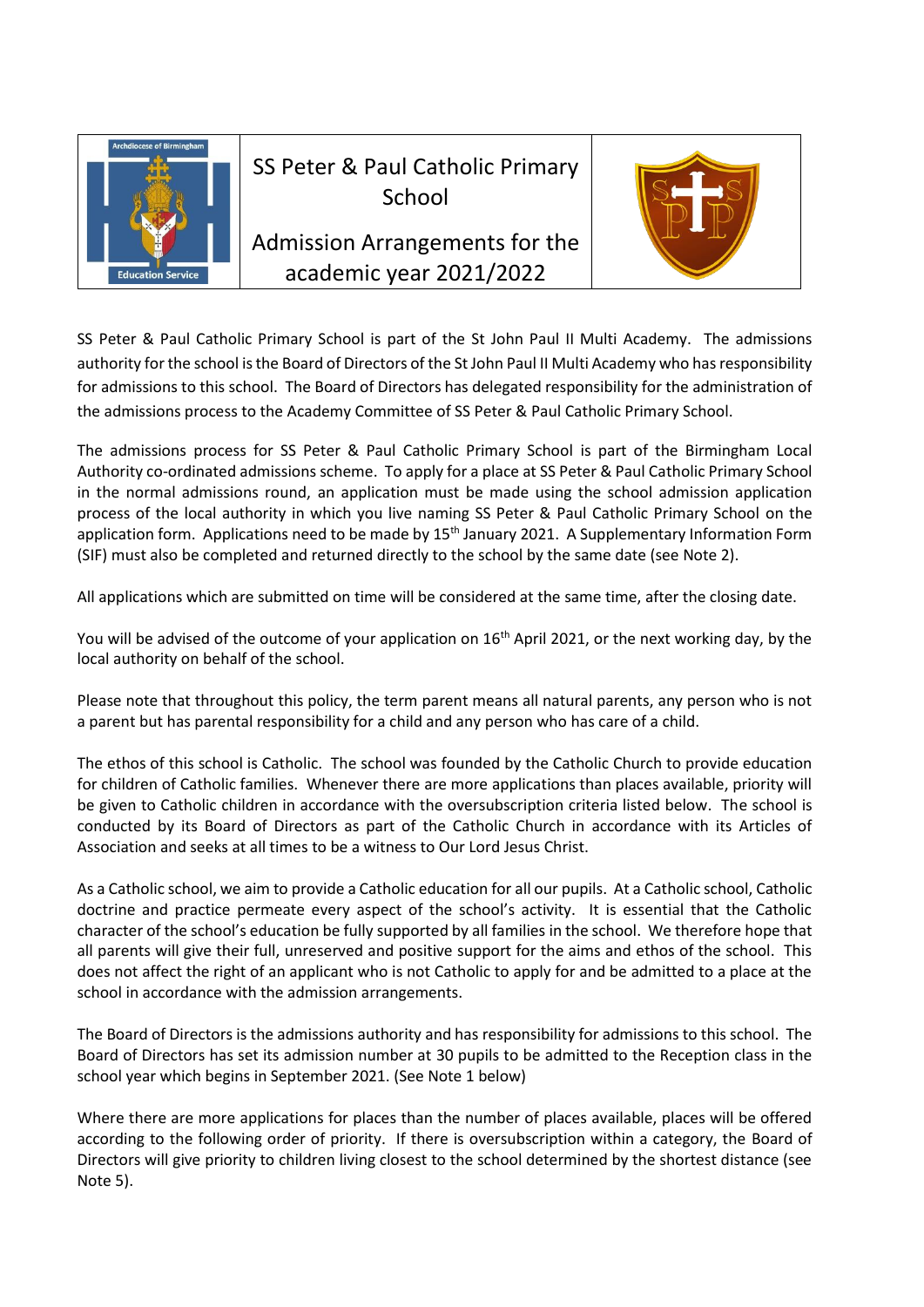For the purposes of this policy, parish boundaries are as shown on the Archdiocese of Birmingham parish boundary map which can be accessed at<https://www.birminghamdiocese.org.uk/boundary-map> and will be applied to the admission arrangements for the academic year 2021/2022. The Parish boundary map is attached and is also available on the school's website.

# Oversubscription Criteria

- 1. Baptised Catholic children (see Note 2 below) who are looked after or previously looked after (See Note 3 below).
- 2. Baptised Catholic children (see Note 2 below) living in the parish of SS Peter & Paul Catholic Primary who have a brother or sister (see Note 4 below) attending SS Peter & Paul Catholic Primary School at the time of admission.
- 3. Baptised Catholic children (see Note 2 below) living in the parish of SS Peter & Paul Catholic Primary School.
- 4. Other Baptised Catholic children (see Note 2 below) who have a brother or sister (see Note 4 below) attending SS Peter & Paul Catholic Primary School at the time of admission.
- 5. Other Baptised Catholic children (see note 2 below).
- 6. Non-Catholic children who are looked after or previously looked after (See Note 3 below).
- 7. Non-Catholic children who have a brother or sister (see Note 4 below) attending SS Peter & Paul Catholic Primary School at the time of admission.
- 8. Non-Catholic children.

# **Note 1**

Children with an Education, Health and Care (EHC) Plan that names the school **MUST** be admitted. This will reduce the number of places available to applicants. This is not an oversubscription criteria.

# **Note 2**

In all categories, for a child to be considered as Catholic, evidence of Catholic Baptism or Reception into the Church will be required. For a definition of a Baptised Catholic, see the Appendix. Those who face difficulties in producing written evidence of Catholic Baptism or Reception into the Church should contact their Parish Priest.

**Parents making an application for a Catholic child should also complete a Supplementary Information Form (SIF) which should be returned directly to the school**. If you do not provide the information required in the Supplementary Information Form and return it by the closing date, together with all supporting documentation, this is likely to affect the criteria that your child is placed into, which is likely to affect your child's chance of being offered a place at this school.

For the purposes of this policy, a looked after child living with a family where at least one of the carers is Catholic will be considered as Catholic. The carer must forward a copy of their own Catholic Baptismal or Reception certificate directly to the school in order for this priority to be given to the child as failure to do so will result in the looked after child being ranked as a non-Catholic.

# **Note 3**

"A "looked after child" has the same meaning as in section 22(1) of the Children Act 1989, and means any child who is (a) in the care of the local authority or (b) being provided with accommodation by them in the exercise of their social services functions (eg children with foster parents) at the time of making the application to the school. A "previously looked after child" is a child who immediately moved on from that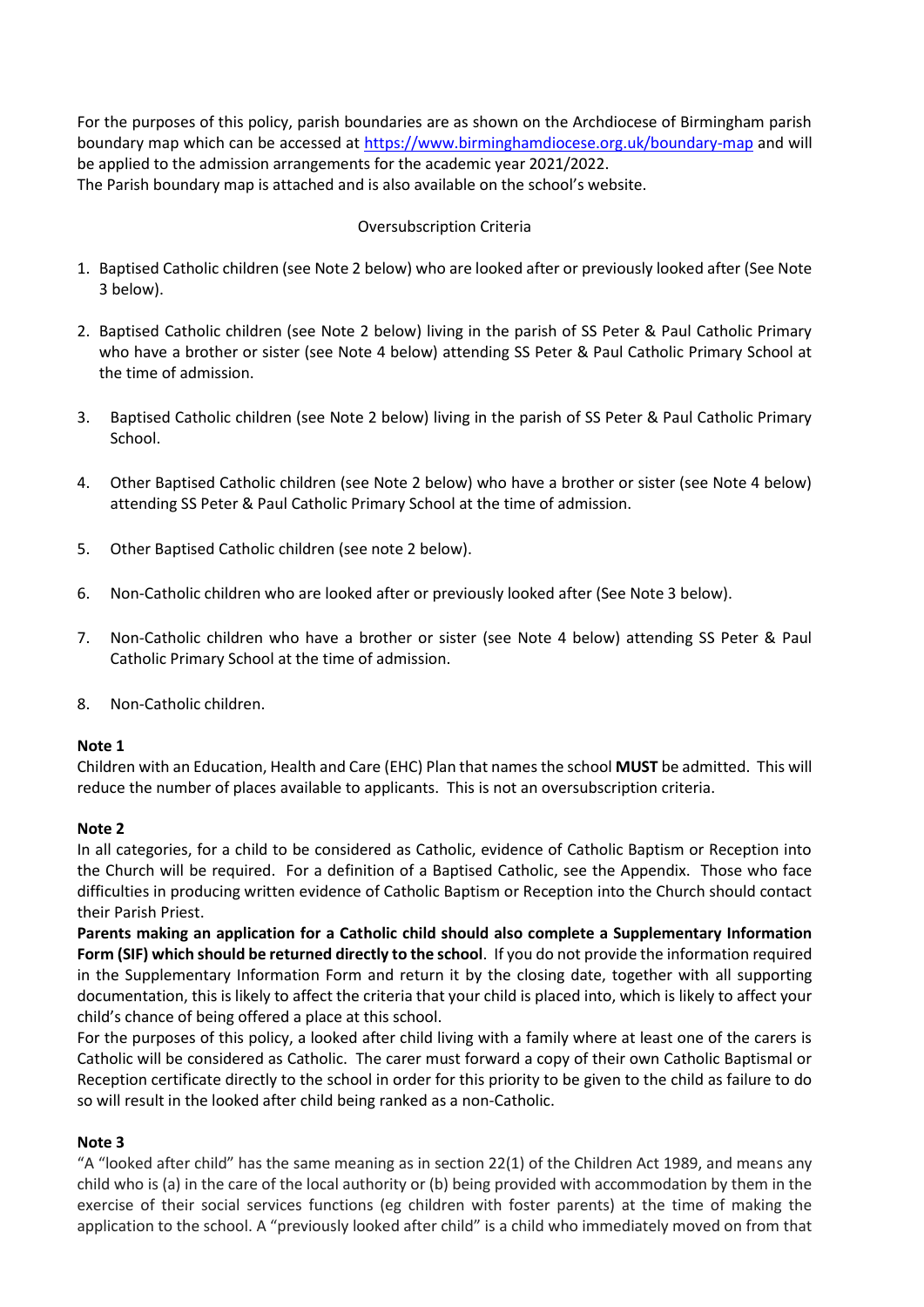status after becoming subject to an adoption, child arrangement order or special guardianship order and includes those children who appear to have been in state care outside of England and ceased to be in state case as a result of being adopted. For the purposes of this policy, a looked after child living with a family where at least one of the carers is Catholic will be considered as Catholic. The carer must forward a copy of their own Catholic Baptismal or Reception certificate directly to the school in order for this priority to be given to the child as failure to do so will result in the looked after child being ranked as a non-Catholic."

# **Note 4**

For all applicants the definition of a brother or sister is:

- A brother or sister sharing the same parents
- A half-brother or half-sister, where two children share one common parent
- A step-brother or step-sister, where two children are related by a parents' marriage or where they are unrelated but their parents are living as partners.
- Adopted or fostered children

The children must be living permanently in the same household.

# **Note 5**

Distances are calculated on the basis of a straight-line measurement between the child's home address and the front gate at the school. The Local Authority uses a computerised system, which measures all distances in metres. Ordnance Survey supplies the co-ordinates that are used to plot a child's home address and the address of the school.

In a very small number of cases, where the school is oversubscribed, it may not be possible to decide between the applications of those pupils who are the final qualifiers for a place when applying the published admission criteria.

For example, this may occur when children in the same year group live at the same address, or if the distance between the home and the school is exactly the same, for example, blocks of flats. If there is no other way of separating the application according to the admissions criteria and to admit both, or all, of the children would cause the Published Admission Number for the child's year group to be exceeded, the Local Authority, on behalf of the Board of Directors, will use a computerised system to randomly select the child to be offered the final place.

The Board of Directors will, where possible, admit twins and all siblings from multiple births where one of the children is the last child ranked within the school's published admission number.

A child's home address refers to the address where the child usually lives with a parent or carer and will be the address provided in the Local Authority's Common Application Form.

Where parents have shared responsibility for a child, and the child lives for part of the week with each parent, the home address will be the address provided in the Local Authority's Common Application Form, provided that the child resides at that address for any part of the school week.

Parents may be requested to supply documentary evidence to satisfy the Board of Directors that the child lives at the address put forward by the parents.

If a place in the school is offered on the basis of an address that is subsequently found to be different from a child's normal and permanent home address, then that place is liable to be withdrawn.

# **SCHOOL ENTRY**

Parents must, by law, ensure that their child is receiving suitable full time education from the beginning of the term following the child's fifth birthday, when they will have begun to be of compulsory school age.

Where a place is offered in the school, the pupil will be entitled to take up that place, on a full-time basis in the September following their fourth birthday.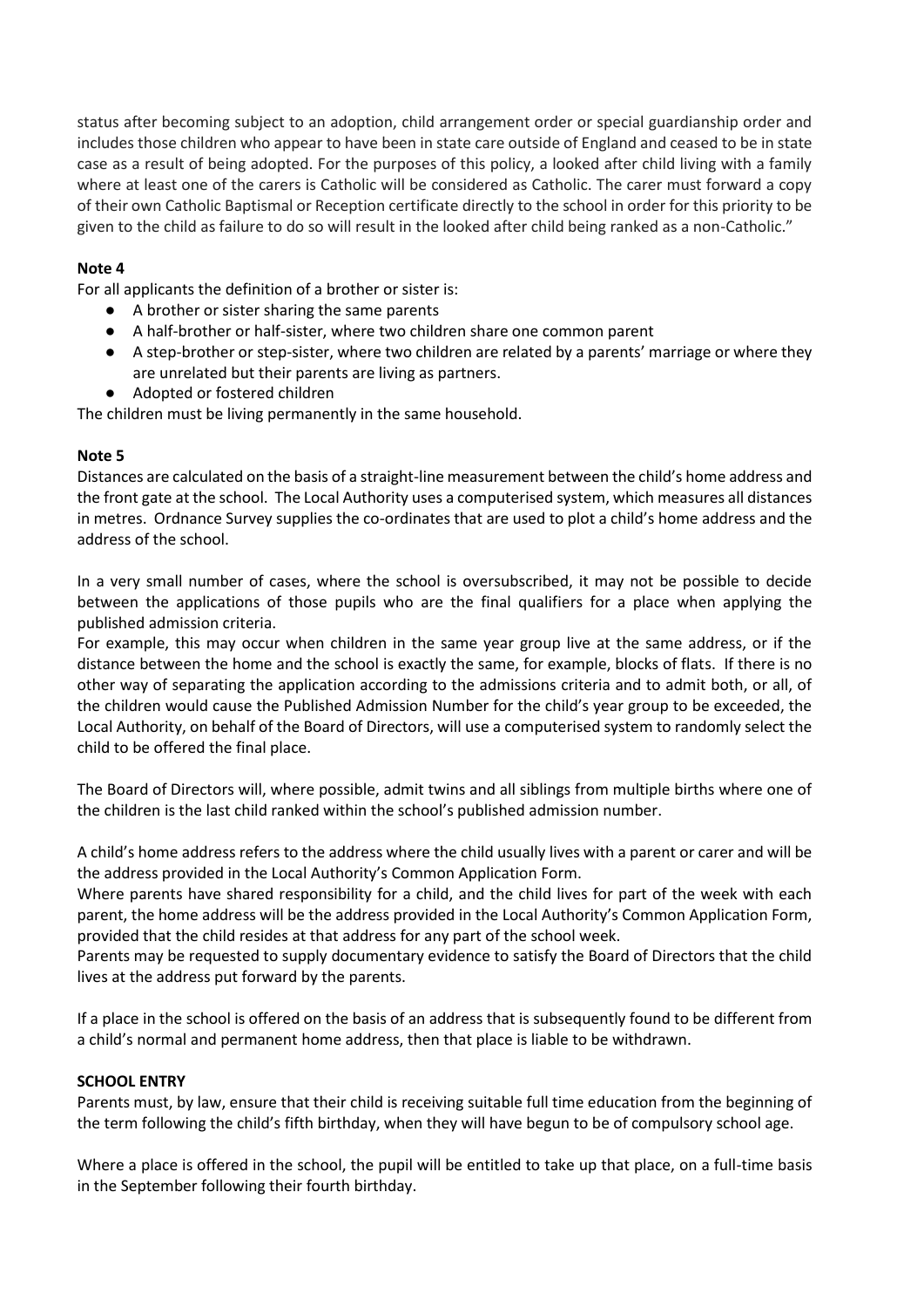A child's parents may defer the date at which their child, below compulsory school age, is admitted to the school, until later in the school year but not beyond the point at which they reach compulsory school age and not beyond the first day of the summer term 2022.

A child may take up a part-time place until later in the school year, but not beyond the point at which the child reached compulsory school age.

Upon receipt of the offer of a place a parent should notify the school, as soon as possible, that they wish to either defer their child's entry to the school or take up a part-time place.

The parent of a child whose fifth birthday falls during the summer term who wishes to defer their child's admission until the beginning of the following academic year (when the child will have begun to be of compulsory school age) will therefore need to make a separate in-year application for a place in Year 1 at the school. Any reception class place offered following an application made for the 2021/2022 admission round will be withdrawn if the child does not take up that place by the first day of the summer term 2022.

# **APPLICATIONS FOR CHILDREN TO BE ADMITTED INTO A CLASS OUTSIDE OF THEIR NORMAL AGE GROUP**

Parents have the right to request, but not insist, that their child be considered for admission to a class outside of their normal age group. This could be the case, for example, if a child is gifted and talented, has experienced problems such as ill health, or that the child is summer born, ie a child born between 1<sup>st</sup> April and 31<sup>st</sup> August. Parents who wish for their child to be considered for admission to a class outside of their normal age group must make an application for the normal age group in the first instance. Parents must then submit a formal request to the Board of Directors for the child to be considered for a different age group class instead. This request should be in the form of a written letter of application outlining the reasons why they wish for their child to be considered to be admitted into a class outside of their normal age group and enclosing any supportive evidence and documentation that they wish to be taken into account as part of that request.

The Board of Directors will consider requests submitted for a child to be admitted into a class outside of their normal age group and advise parents of the outcome of that request before national offer day, having taken into account the information provided by the parents, the child's best interests and the views of the Head Teacher.

If the request is refused, the original application for the normal age group class will progress through the Local Authority co-ordinated admissions scheme, be considered by the Board of Directors and the parents advised of the outcome.

If the request is agreed and the year group for which the parents have requested a place is a current year group in the school, then the application will be considered by the Board of Directors and the parents advised of the outcome.

If the request is agreed and the year group for which the parents have requested a place is for a future year group, ie Reception in September 2022, then the original application is withdrawn and the parents must submit a fresh application for Reception 2022 when applications open in the autumn term of 2021. Please note that parents only have the right to re-apply for a place. Where the Board of Directors agrees to consider an application for Reception the following year, that application is considered alongside all other applications received and parents will be advised of the outcome of that application on national offer day. No place is reserved or held for the child in advance.

If parents are considering submitting an application for their child to be admitted into a class outside of their normal age group, it is strongly recommended that they also read the DFE guidance which can be found at:

<https://www.gov.uk/government/publications/summer-born-children-school-admission>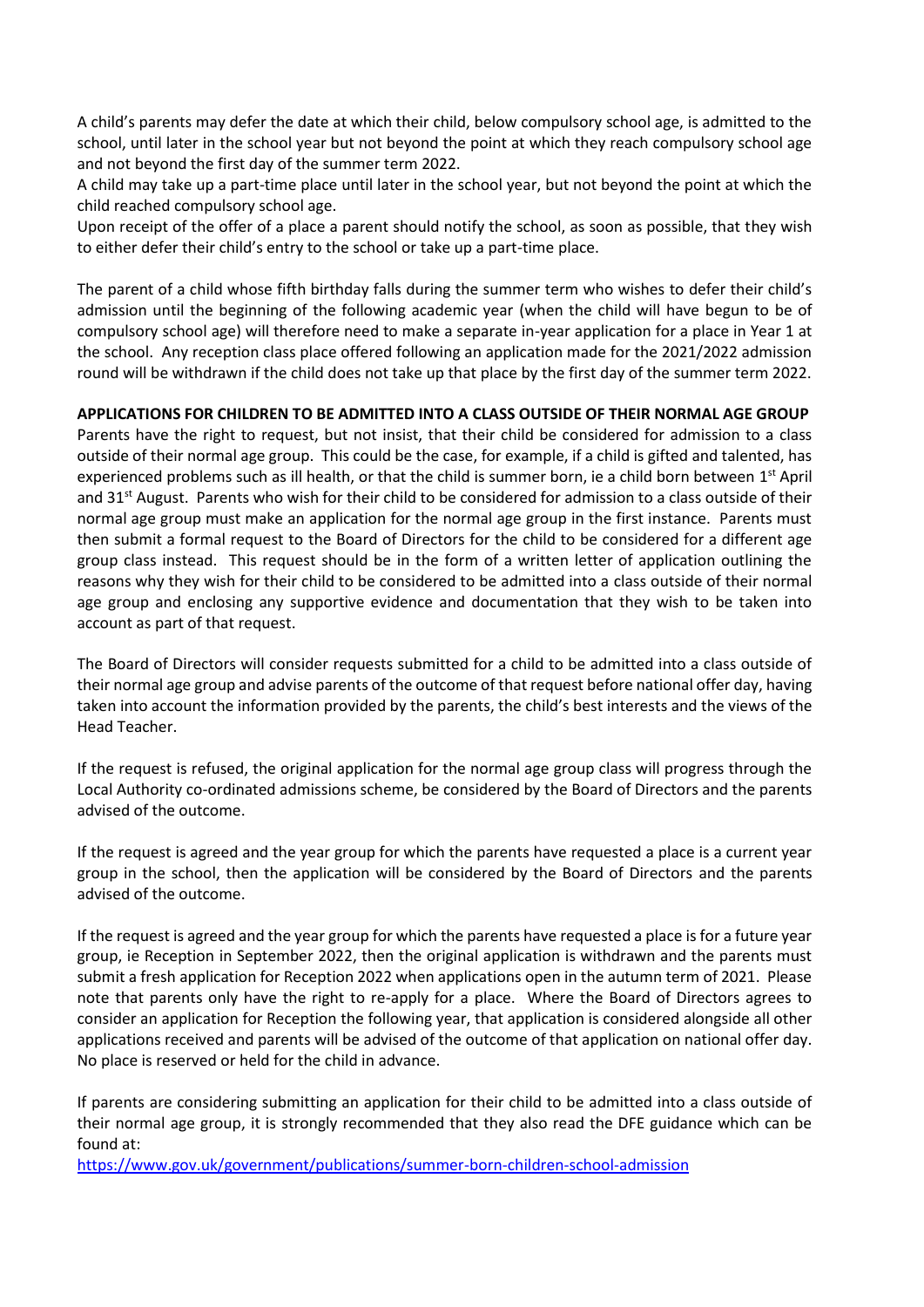#### **APPEALS**

Parents who wish to appeal against the decision of the Board of Directors to refuse their child a place in the school should make that appeal request in writing to the Chair of the Board of Directors at the school address. Appeals will be heard by an independent panel.

Please note that parents do not have the right to appeal if their request for their children to be admitted to a class outside of their normal year group has been refused, but the Board of Directors have offered a place in the normal age group instead.

#### **REPEAT APPLICATIONS**

Any parent can apply for a place for their child at any time outside of the normal admissions round. Parents do not have the right to a second appeal in respect of the same school for the same academic year unless, in exceptional circumstances, the Board of Directors has accepted a second application from the parent because of a significant and material change in the circumstances of the parent, child or school, but have still refused admission.

# **LATE APPLICATIONS**

Late applications will be dealt with in accordance with the Local Authority's co-ordinated admissions scheme. This states that in exceptional circumstances applications submitted to Birmingham local authority after the final closing date, but before the date that Birmingham local authority forwards the applications to the appropriate admission authority for consideration, may be considered at the same time as those which were received by the final closing date. Discretion will be used when considering the individual circumstances. For example where:

- There were exceptional reasons which prevented the parent from applying by the closing date.
- A child and the parent have moved home.
- Where the parent has been contacted regarding the information contained within their application, for example, an incomplete application or potentially misleading information requiring further investigation.

All late applications received after the date that Birmingham local authority forwards the applications to the appropriate admission authority for consideration, but before the offer of places, will only be considered after those applications which were received on time have been considered. Such applications may therefore be less likely to be offered a place. All late applications received after the offer of places will be considered. In the event that SS Peter & Paul Catholic Primary School is undersubscribed, a place will be offered. Applications made on or after the start of the Autumn Term 2021 will need to be submitted directly to the school and will be treated as an in-year application.

You are encouraged to ensure that your application is received on time.

# **CHANGE IN PREFERENCE**

Once parents have submitted their preference, they will not be allowed to change them without an exceptional change in their circumstances, for example, if the family has recently moved address or an older sibling has changed schools. All requests to change preferences should be made in writing to the Local Authority to whom the parents submitted the original application. Where a change of preference is submitted for an oversubscribed school, without an exceptional change in circumstances, then the application will be refused.

# **WAITING LIST**

In addition to their right to appeal, children who have not been offered a place at SS Peter & Paul Catholic Primary School but were offered a school that was ranked as a lower preference on their application form will be added to a waiting list.

The waiting list will be maintained until 31<sup>st</sup> December 2021 and will then be discarded. Parents may apply to SS Peter & Paul Catholic primary School for their child's name to remain on the waiting list until the end of the academic year when it will be discarded.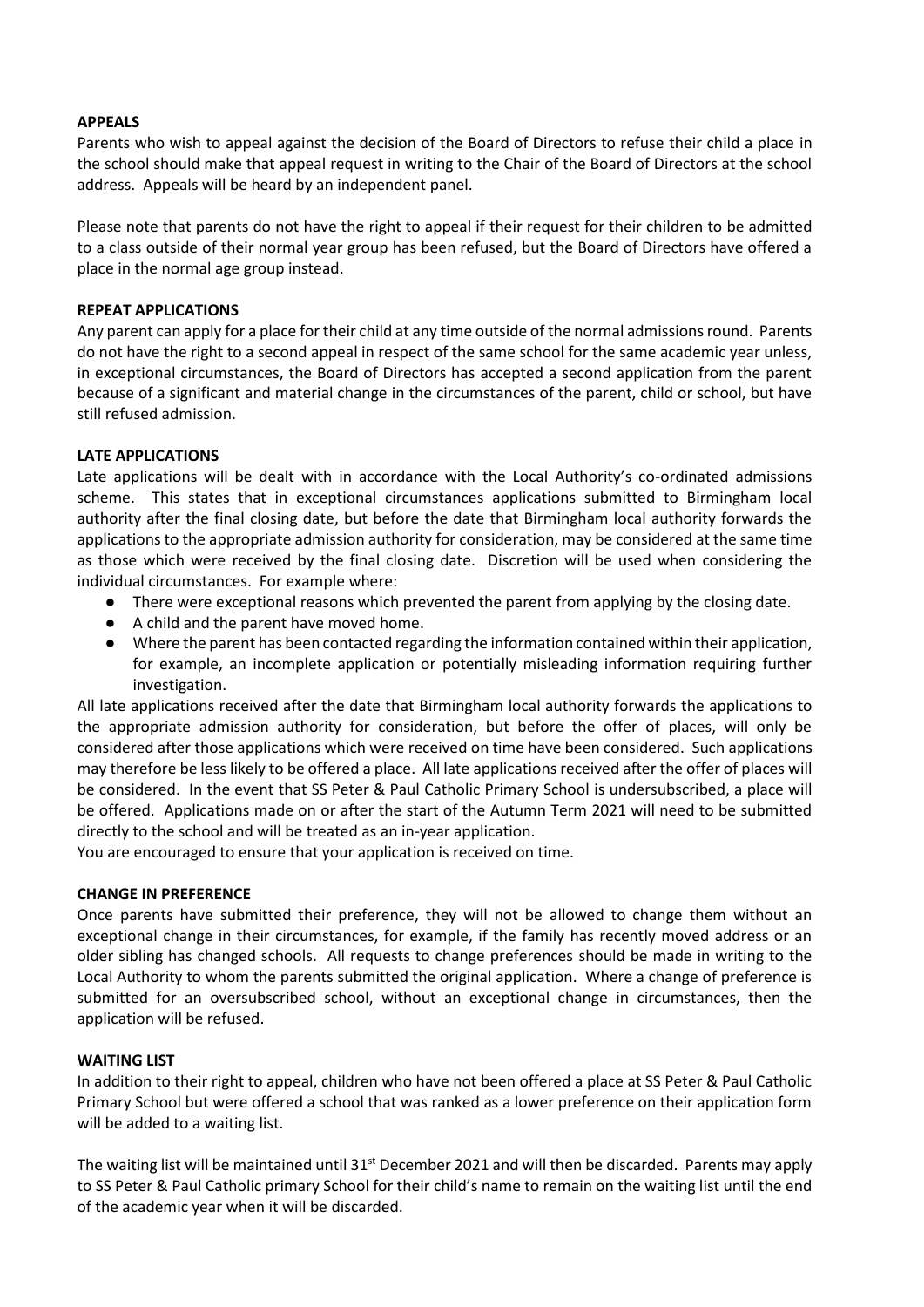A child's position on a waiting list is not fixed. When a new child joins the waiting list, all applicants on that waiting list will be re-ranked to ensure that the list is always maintained in oversubscription criteria order. This means that a child's position on the waiting list could go up or down during the time that it is on the list. Any late applications accepted will be added to the waiting list in accordance with the oversubscription criteria.

Inclusion on the waiting list does not mean that a place will eventually become available. It may be that those already offered places may accept them, thereby filling all available places.

Children who are the subject of a direction by the Local Authority to admit or who are allocated to a school in accordance with the Fair Access Protocol take precedence over those on a waiting list.

# **IN YEAR FAIR ACCESS PROTOCOL**

The Board of Directors of SS Peter & Paul Catholic primary School is committed to taking its fair share of children who are vulnerable and/or hard to place, as set out in locally agreed protocols. Accordingly, outside the normal admission round the Board of Directors is empowered to give absolute priority to a child where admission is requested under any locally agreed protocol. The Board of Directors has this power, even when admitting the child would mean exceeding the published admission number subject to the infant class size exceptions.

# **APPLICATIONS OTHER THAN THE NORMAL INTAKE TO RECEPTION CLASS (IN-YEAR ADMISSIONS)**

An application can be made for a place for a child at any time outside the normal admission round and the child will be admitted where there are places available. Applications should be made to the school by contacting SS Peter & Paul Catholic Primary School and all families approaching the school will be given an application form. Where there are places available but more applications than places, the published oversubscription criteria, as set out for the normal round of admissions, will be applied.

If there are no places available, the child will be added to the waiting list (see above).

Parents will be advised of the outcome of their application in writing and, where the Board of Director's decision is to refuse their child a place, have the right to appeal to an independent appeal panel.

There is no charge or cost related to the admission of a child to this school.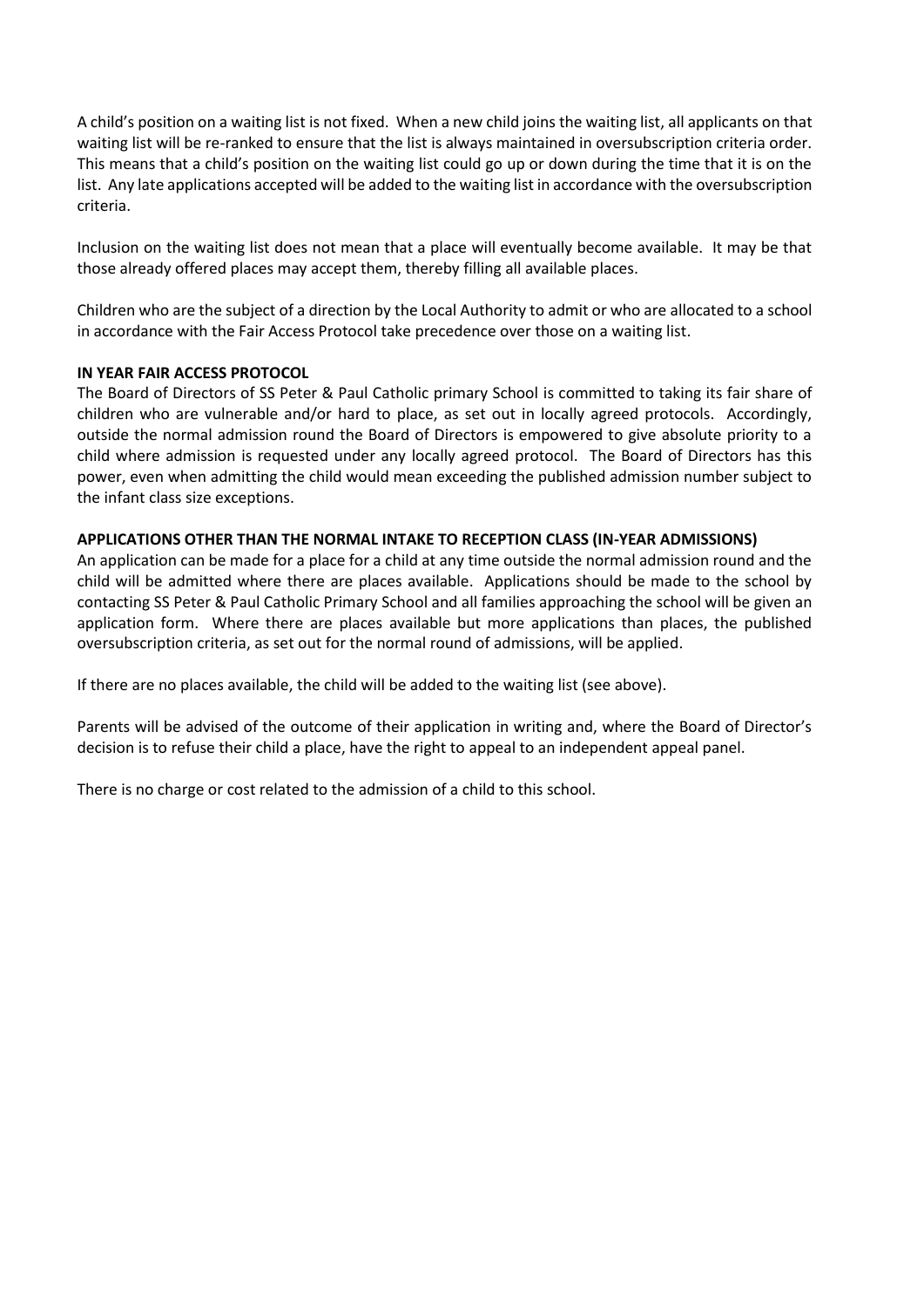#### **APPENDIX**

#### **DEFINITION OF A "BAPTISED CATHOLIC"**

A "Baptised Catholic" is one who:

● Has been baptised into full communion (Cf. *Catechism of the Catholic Church, 837*) with the Catholic Church by the Rites of Baptism of one of the various ritual Churches in communion with the See of Rome. Written evidence of this baptism can be obtained by recourse to the Baptismal Registers of the church in which the baptism took place (Cf. *Code of Canon Law, 877 & 878*).

Or

● Has been validly baptised in a separated ecclesial community and subsequently received into full communion with the Catholic Church by the *Rite of Reception of Baptised Christians into the Full Communion of the Catholic Church.* Written evidence of their baptism and reception into full communion with the Catholic Church can be obtained by recourse to the Register of Receptions, or in some cases, a sub-section of the Baptismal Registers of the church in which the *Rite of Reception* took place (Cf. *Rite of Christian Initiation, 399*).

# **WRITTEN EVIDENCE OF BAPTISM**

The Governing bodies of Catholic schools and Boards of Directors of Catholic Academies will require written evidence in the form of a Certificate of Baptism or Certificate of Reception before applications for school places can be considered for categories of "Baptised Catholics". A Certificate of Baptism or Reception is to include: the full name, date of birth, date of Baptism or Reception, and parent(s) name(s). The certificate must also show that it is copied from the records kept by the place of Baptism or Reception.

Those who would have difficulty obtaining written evidence of Catholic Baptism/Reception for a good reason, may still be considered as Baptised Catholics but only after they have been referred to their parish priest who, after consulting the Vicar General, will decide how the question of Baptism/Reception is to be resolved and how written evidence is to be produced in accordance with the law of the Church.

Those who would be considered to have good reason for not obtaining written evidence would include those who cannot contact the place of Baptism/Reception due to persecution or fear, the destruction of the church and the original records, or where Baptism/Reception was administered validly but not in the Parish church where records are kept.

Governors and Boards of Directors may request extra supporting evidence when the written documents that are produced do not clarify the fact that a person was baptised or received into the Catholic Church, (i.e. where the name and address of the Church is not on the certificate or where the name of the Church does not state whether it is a Catholic Church or not.)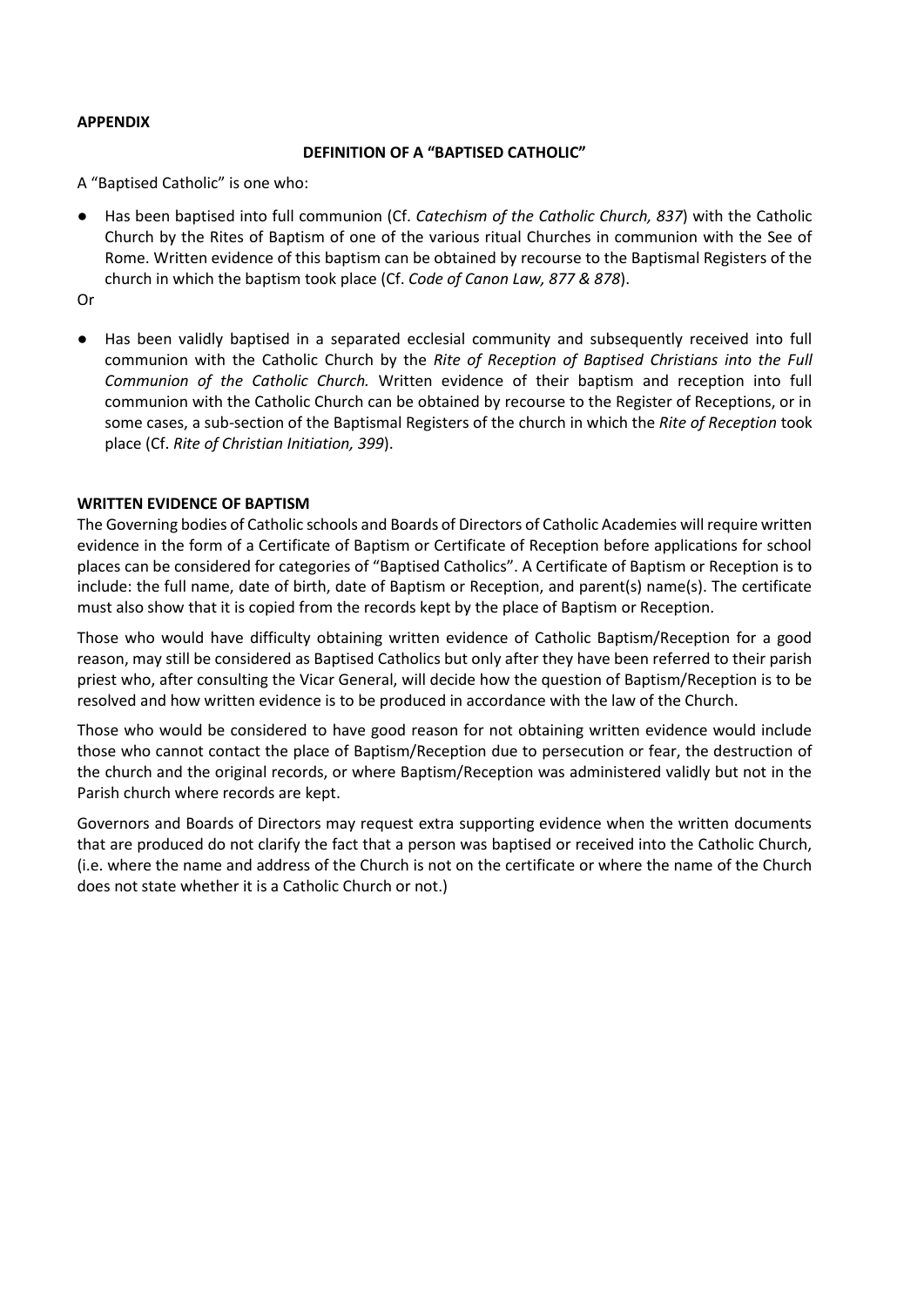

# **Supplementary Information Form**

The ethos of this school is Catholic. The school was founded by the Catholic Church to provide education for children of Catholic families. Whenever there are more applications than places available, priority will be given to Catholic children in accordance with the oversubscription criteria listed below. The school is conducted by its Board of Directors as part of the Catholic Church in accordance with its Articles of Association and seeks at all times to be a witness to Our Lord Jesus Christ. As a Catholic school, we aim to provide a Catholic education for all our pupils. At a Catholic school, Catholic doctrine and practice permeate every aspect of the school's activity. It is essential that the Catholic character of the school's education be fully supported by all families in the school. We therefore hope that all parents will give their full, unreserved and positive support for the aims and ethos of the school. This does not affect the right of an application who is not Catholic to apply for and be admitted to a place at the school in accordance with the admission arrangements.

| Child's Surname:                                                              |  |
|-------------------------------------------------------------------------------|--|
| Child's First Name(s):                                                        |  |
| Address: (Please provide proof<br>of address of no more than 3<br>months old) |  |
| Contact number:                                                               |  |
| Child's current school:                                                       |  |

If the above child has a brother or sister currently attending St Peter & Paul Catholic Primary School, please give the details below:

| c<br>Surname:                        | orenames: |  |
|--------------------------------------|-----------|--|
| $\overline{\phantom{0}}$<br>Surname: | orenames: |  |

Please tick the appropriate boxes below:

| Is the above named child a Baptised Catholic or have they been<br>received into the Catholic Church?   | Yes* | No    |  |
|--------------------------------------------------------------------------------------------------------|------|-------|--|
| Is the certificate of Catholic Baptism or Reception into the   Yes<br><b>Catholic Church attached?</b> |      | $No*$ |  |

\*A Certificate of Catholic Baptism or Reception into the Catholic Church is required in order for the Board of Directors to give the correct priority to an application.

Failure to provide evidence of Catholic Baptism or Reception in the Church may affect the oversubscription criterion that the child's name is placed in.

Please note that as well as completing this Supplementary Application Form, **parents must also complete the Local Authority's Common Application Form** in order for the application to be complete which is available at [https://www.birmingham.gov.uk/schooladmissions.](https://www.birmingham.gov.uk/schooladmissions) This Supplementary Information Form is only for school use and is, in conjunction with the Local Authority's Common Application Form, to enable the Board of Directors to rank applicants using the published oversubscription criteria:

This Supplementary Information Form must be returned directly to SS Peter & Paul Catholic Primary School at Kingsbury Road, Erdington, Birmingham, B24 9ND by 15<sup>th</sup> January 2021.

**Please note that this is NOT the local authority's Common Application Form. As well as completing this Supplementary Application Form and returning it directly to the school, you MUST also complete the local authority's Common Application Form otherwise your application will be deemed incomplete and therefore invalid.**